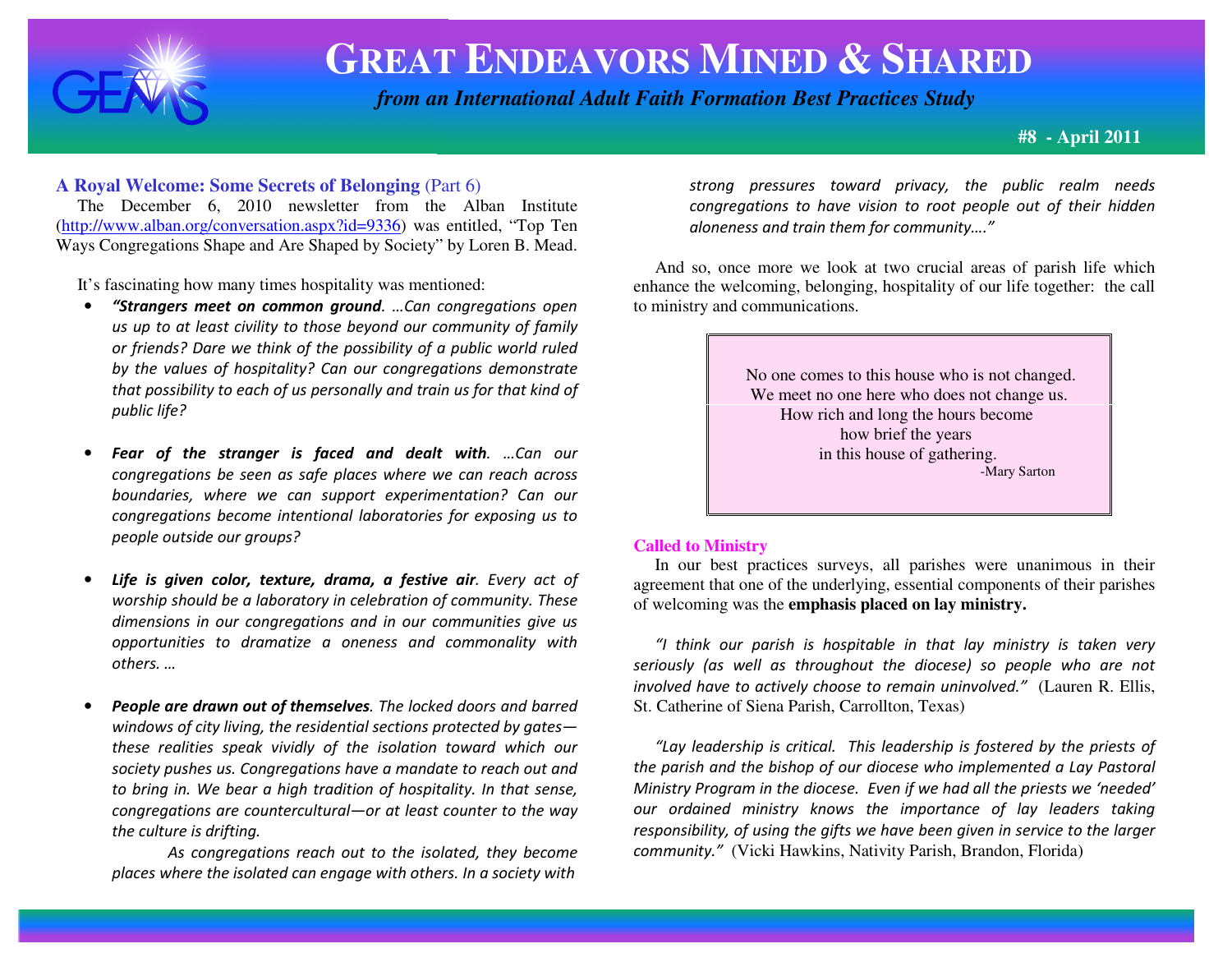## **GREAT ENDEAVORS MINED & <sup>S</sup>HARED**

**Gift discernment is an all-important step** in the process of inviting people to respond to their call for ministry. Many parishes are using the Clifton StengthsFinders process developed by Gallup and outlined in *Living Your Strengths: Discover Your God-Given Talents and Inspire Your Community* by Albert Winseman, Donald O. Clifton and Curt Liesveld. For more information for the StrengthsFinder in the Catholic community, see http://mccfcs.cloverpad.org/Default.aspx?pageId=140074.

 There are, of course, numerous ways to do gift discernment. A few, of the many, other processes available are:

- Called and Gifted from Catherine of Siena Institute (http://www.siena.org/Called-Gifted/called-a-gifted.html)
- Spiritual Strengths Finder (an online tool that helps identify spiritual •strengths: (http://www.healyourillness.com/page.asp?page=3304)
- *Parish Ministry for Maturing Adults: Principles, Plans and Bold Proposals* by Richard P. Johnson. Appendix One: Spiritual Gifts Survey for Maturing Adults, pp. 107-113. (Twenty-Third Publications, 2007).

 The December 2010 Stewardship newsletter of the Reid Group (http://www.thereidgroup.biz/thereidgroup/index.php?option=com\_content&task=view&id=276&Itemid=394) tells us of St. Mary Parish in Seattle that created a process to help people identify and share their gifts within their parish and beyond. For the Time and Talent portion of their annual Stewardship appeal, they used the following process:

 "Step 1: In the month before the appeal, four individuals are selected each week to offer a two-minute reflection on the meaning they experience from their service as lectors, greeters, committee members, etc. These reflections are also included as a bulletin insert the following week.

 Step 2: On the appeal weekend, posters are placed around the church with a heading for each service opportunity the parish offers. Following the homily, parishioners are given seven minutes to "tour" the posters and sign up to renew or start a commitment to serve in one or more of these areas. There is also the option to put their name on the "I'm not sure" poster.

 Step 3: People are thanked for their commitment to share their gifts and then called individually to start the process of serving in their chosen area.

Those who signed their names to the "I'm not sure" poster have the opportunity to talk with someone about where their gifts might best be  $used$ "

 It goes without saying that those in ministry – both within the parish and beyond - need to be affirmed and thanked (even though that's not why they are doing it). See **GEMS #1** (www.janetschaeffler.com).

 On John M. Rinaldo's blog, Mpower28: empowering leaders toempower leaders <u>(http://www.mpower28.com/blog/?p=52</u>), he says – in this post, "Newborn babies and adult volunteers," something which seems very obvious: "We find it so natural to affirm our children for all the new things that they are learning, even when they fail at it. But with adults, we can't bring ourselves to do the same thing. Not that we need to treat the adults we work with in ministry as newborns, but we should be intentional about praising and affirming them when they are learning new skills and become better leaders.

 Make a list of the adults that you work with in ministry. Next to their name, write three to five things that they should be praised for. Next time you work with them, affirm them for one of those things that you listed. You will find that they will be more motivated next time to do a better job at their ministry role and work to become better leaders. Why? Because we all respond to positive praise and affirmation.

Just don't talk to them like you would a newborn."

 Next to the Blessed Sacrament itself, your neighbor is the holiest object presented to your senses. - C.S. Lewis

 Fr. Jim McDougall from St. Francis of Assisi Parish, Ann Arbor, Michigan, tells us that on Ministry Blessing Sunday every ministry is mentioned, resulting in one-third to one-half of the church standing at every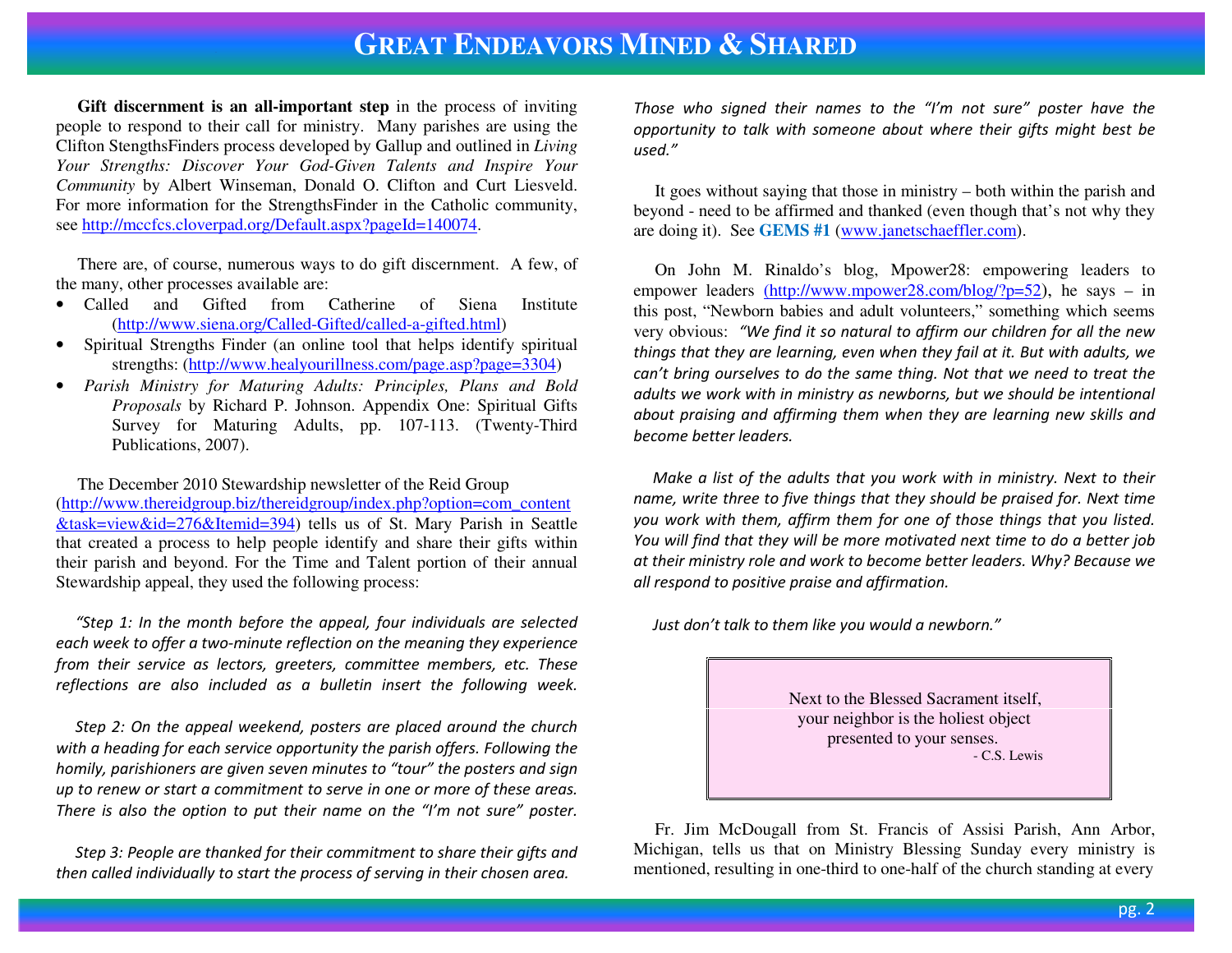## **GREAT ENDEAVORS MINED &SHARED**

liturgy. When the names are listed in the Sunday bulletin each year, approximately 2300 people are listed in more than eighty-seven ministries and volunteer opportunities.

 All of these stories/instances of **committed lay ministry** flow from what Robert Greenleaf wrote about – and many of us studied – in his classic, *Servant Leadership* (Paulist Press, 2002, 25<sup>th</sup> anniversary edition), which have contributed to the growth of parishes of welcome and belonging.

 Now Dan Ebener has given us *Servant Leadership: Models for Your Parish* (Paulist Press, 2010). This book includes stories about servant leaders who emerge from surprising places, including:

- a woman who cleans the pews
- $\bullet$  a man who grabs tools from his pickup truck to fix a door before **Mass**
- a dedicated group of catechists  $\bullet$

 Ebener includes stories of those who in leadership positions and how their actions affect a parish of belonging:

- a pastor who admits his mistakes
- parish leaders who give credit to others when things succeed
- those who model accountability when things don't work out

 This reality that the call to ministry, the call to participation is crucial for a parish of belonging is not just anecdotal from our survey participants. In the book, *the Parish Management Handbook* edited by Charles E. Zech (Twenty-Third Publications, 2003), Michael Cieslak analyzed 55,000 questionnaires administered to diocesan parishioners in Rockford, Illinois. His findings contradicted the conventional wisdom that the quality of the liturgy is the best indicator of parish vitality. "That honor is reserved for the variables that measure leadership, he writes (p. 130), "especially the one measuring **encouragement for the laity to become involved**." In vital parishes of welcoming/belonging, pastors and staffs encourage people to participate.

## **Communications as Hospitality**

 We could write books on this topic (and there are many available); it can be explored from various angles; it encompasses many things. We'll also explore this topic much more in the future; for right now, just a sampling.

- o Our buildings/atmosphere were explored in **GEMS #5** (www.janetschaeffler.com). Our buildings communicate; what are they saying?
- $\circ$  Is there "code language" in your bulletins and newsletters, such as the "ICF dinner" or the "SCC gathering"?
- o Can a visitor easily find the parish phone number, website, and name of a person to talk to if they are new to the parish?
- o Are worship aids or projected materials printed clearly in type that is easily seen and read?

 How we communicate to parishioners and the greater community determines, in large part, the degree to which the parish will be of service to others. - Judith Ann Kollar in *A User-Friendly Parish: Becoming a MORE Welcoming Community* 

- o Statistics say that most people – visitors and parishioners – today go first to a parish website before they come to the office or make a phone call.
	- What would they find on your website?
	- How user-friendly is it?
	- $\blacksquare$  How welcoming?
	- $\blacksquare$  How interactive?
	- For some helps and challenging questions, visit: *Site Organic (Websites the Way God Intended):*http://www.siteorganic.com/support/tips.asp.
	- This website's last two points echo many of the points we've been reflecting upon in our last six issues:
		- "Summing up: the overall impression of the site must be of a gentle, loving, enticing welcome. But, of course, people then must actually receive a welcome! There are many shocking stories of first time visitors being only spoken to by an usher as